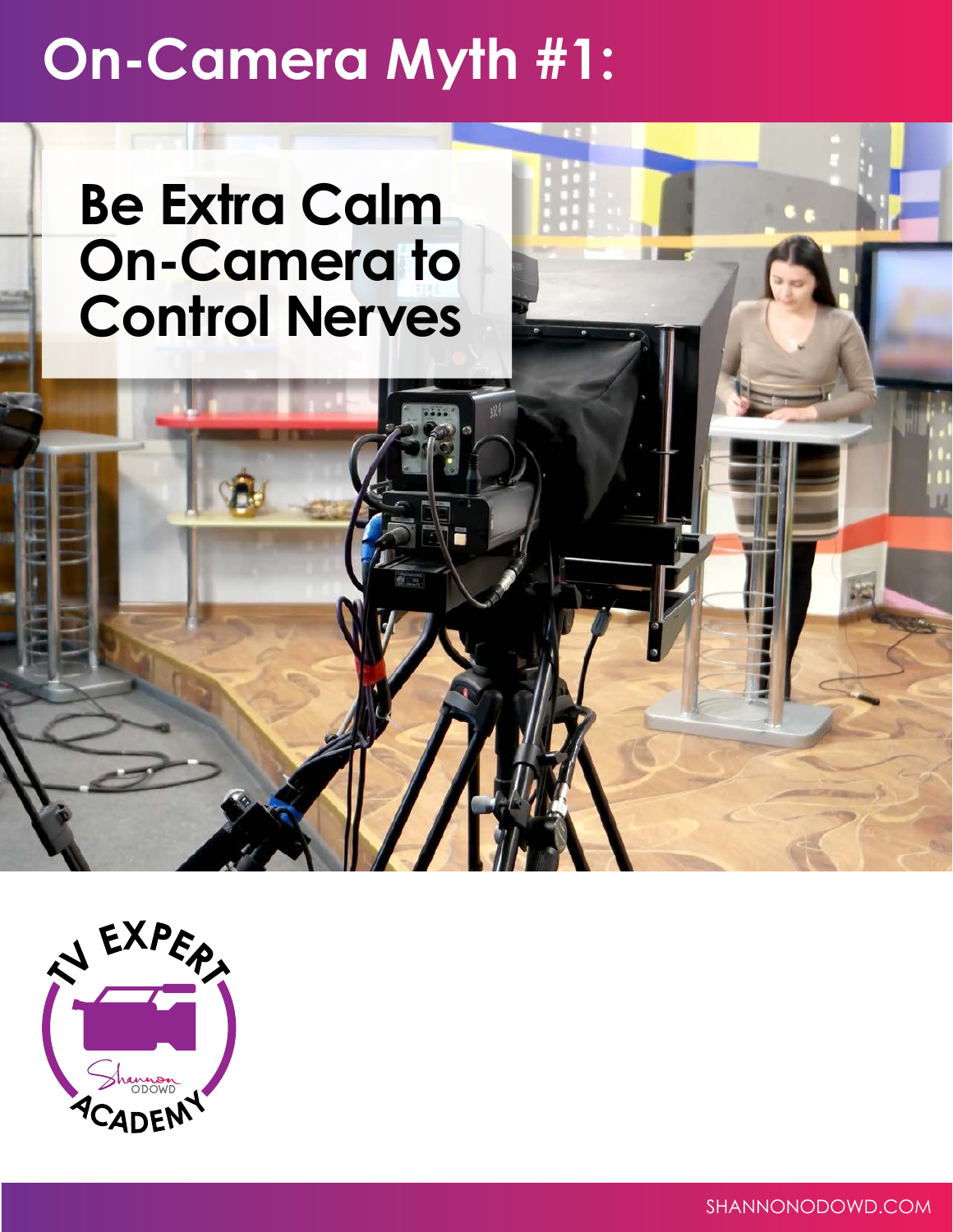## **On-Camera Myth #1: Be Extra Calm On Camera To Control Nerves**

I know what you must be thinking, "How Could This Possibly Be #1 On A List of On-Camera Myths?" Well, trust me. It is!

I can't tell you the amount of times I have seen (and heard about) amazing experts during their appearances convince themselves beforehand that they need to be "super relaxed" and "calm their nerves" for their time on-camera. Wrong! Now, I'm not saying doing some deep breathing and relaxation exercises to center and focus yourself is a bad thing. Those are GREAT things to do.

The problem that a lot of people run into is that they are trying to temper their nerves so much that they end up being flat, unconvincing, and even sometimes downright boring on-camera.